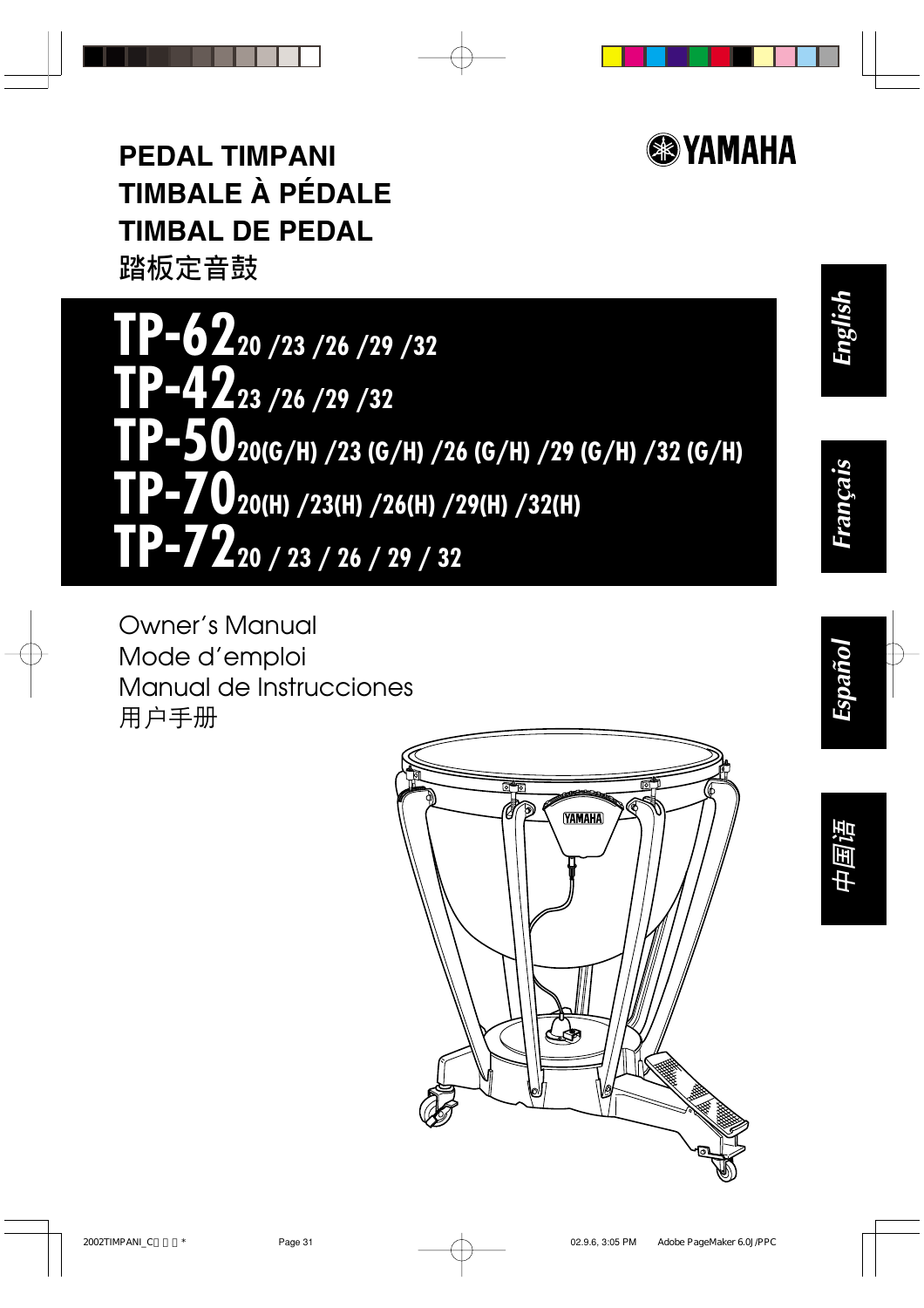*Thank you for selecting a Yamaha musical instrument.*

*We are confident that the instrument will bring you years of musical enjoyment and satisfaction. Please read through this booklet carefully. It contains important information about your instrument's care. Your new Yamaha instrument, like all Yamaha musical instruments, is the result of careful planning, testing and assembly using select materials. Proper care will ensure that your Yamaha instrument will deliver its full and rich sound for years to come.*

When using the pedal timpani for the first time after unpacking, make sure to set it up according to the instructions of section "**Before Using The Pedal Timpani**" on pages 4 and 5.

## **PRECAUTIONS**

- Fully depress the heel of the tuning pedal after use.
- Protect the head from heat, moisture, oil, and dust. Use a soft cloth to remove dust and other foreign matter from the head surface, and cover the head with the head protector when not in use.
- When using plastic heads such as the one initially supplied, loosening of the head after use is not required.
- The kettle is very sensitive to shock and must not be bumped against another object. Also, do not forget to remove dirt using a polishing cloth from time to time.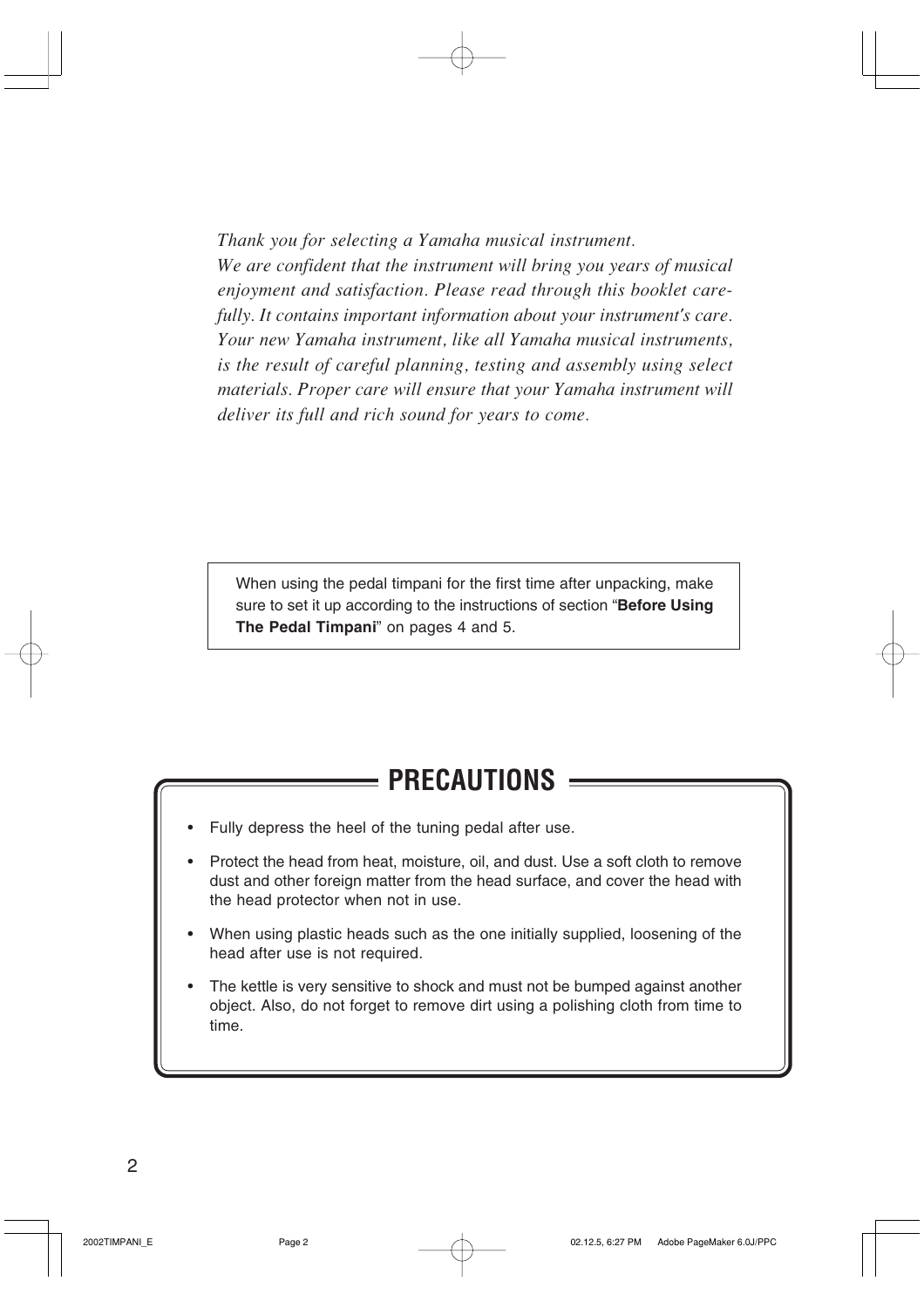# **Nomenclature & Lubrication**



#### ● **Lubrication**

Lubricate the moving parts of the tuning mechanism as shown in the diagram.

This should be done at least once a year, or as needed.



\* The illustrations on this page show a pedal timpani of the TP-6200 series.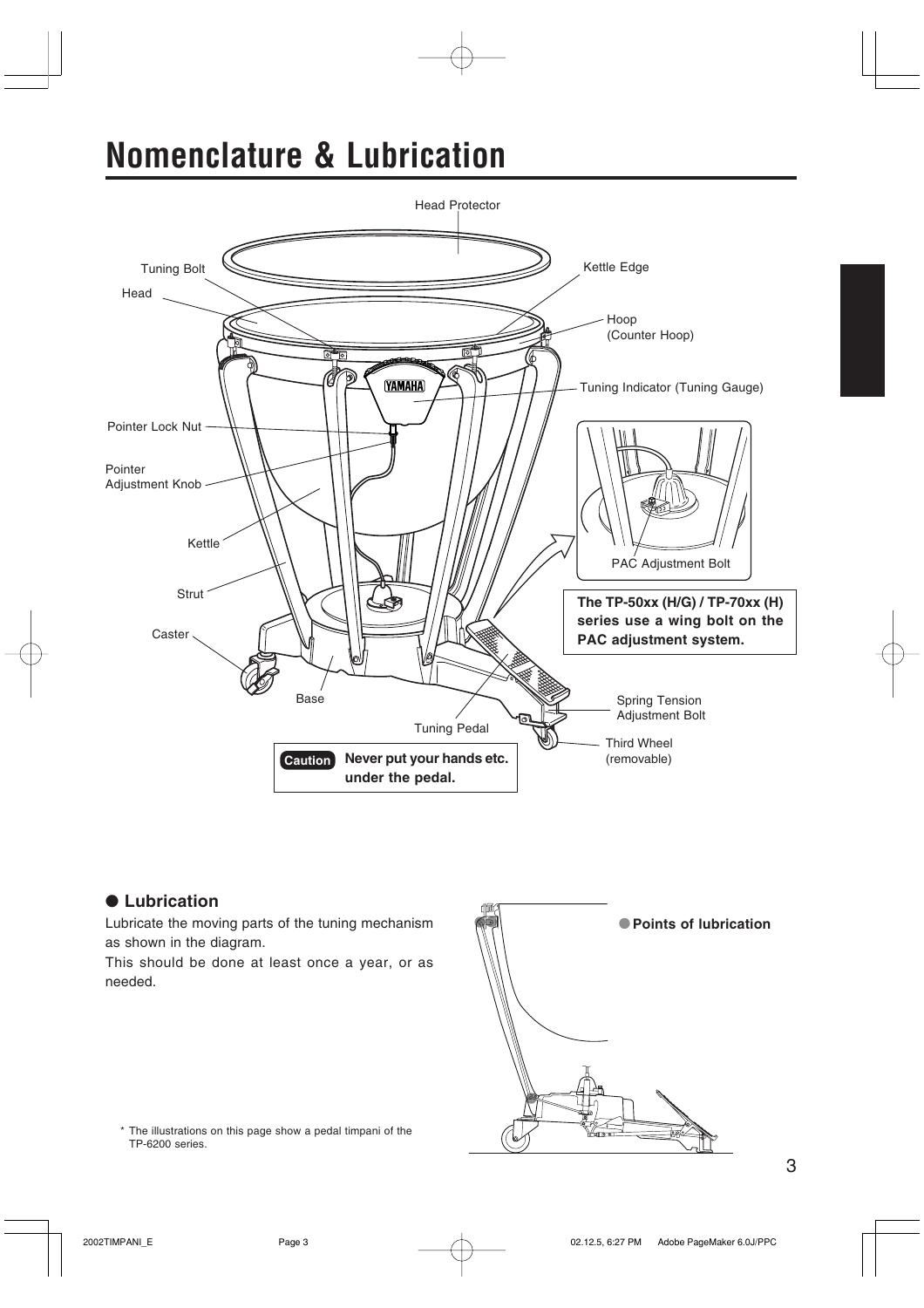# **Before Using The Pedal Timpani**

Your Yamaha pedal timpani is equipped with a plastic head carefully mounted and tuned (adjusted to a note) at the factory, and thus can be used after setup immediately. However, new heads will tend to stretch gradually during shipping and storage, resulting in a tuning deviation when you receive the instrument. Therefore, please perform the steps below to restore the tuning to the factory setting prior to shipment:

**1** The area between the kettle edge and the inner circle of the counter hoop is called the collar. Please make sure that the width of this collar is uniform, as shown in the illustration titled "Correct".



If the collar is not uniform (illustration titled "Wrong"), keep the heel of the pedal fully depressed as shown in Fig. C, and align head and hoop as shown in the illustration titled "Correct".

 $2$  Make sure that the end of the wire tube is not disengaged from the adjuster of the tuning indicator as shown in Fig. A. If it is disengaged, insert it into the adjuster as shown in Fig. B.



 $3$  If the heel of the pedal is fully lowered as in Fig. C, proceed with step 5. If the pedal position is as shown in Fig. D or the toe of the pedal is fully lowered, perform step  $\boldsymbol{I\!I}$ first.





 $\boldsymbol{\mu}$  Fully depress the heel of the pedal as shown in Fig. C. Hold the pedal in this position, as it will return otherwise.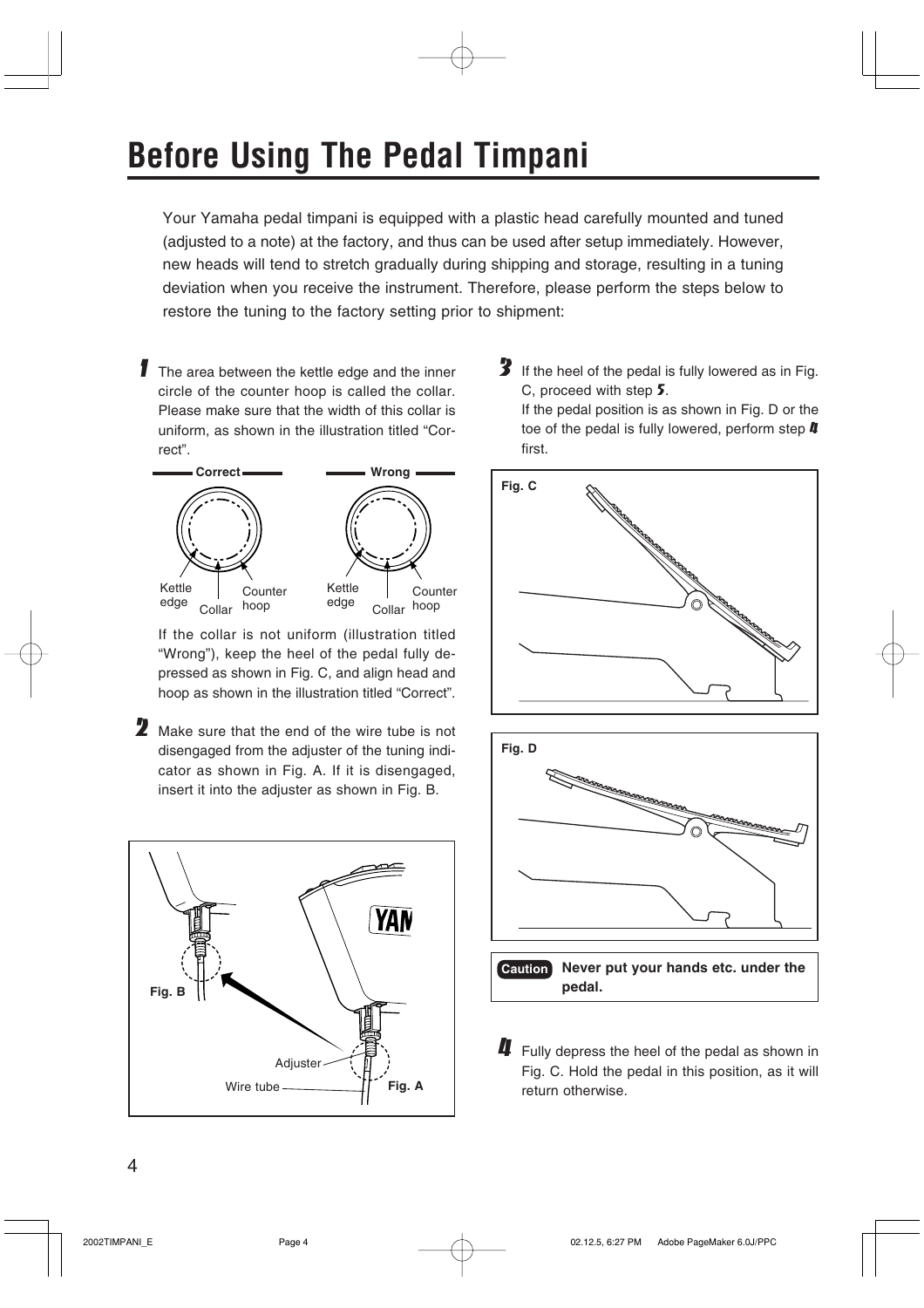$5$  Using the supplied timpani key, tighten the tuning bolts by 1/4 of a turn (90°) in the order shown below. **It is very important to always turn all tuning bolts by the same amount.**



 $\bullet$  Take your foot off the pedal.

- ● **Heel still moves up**
	- $\rightarrow$  Repeat steps **4** through **6**.
- ● **Heel stays down**
	- $\rightarrow$  Go to step **7**.

**7** Put your foot on the pedal and fully depress it in either direction (toe and heel).

- ● **Heel feels heavier than toe**
	- $\rightarrow$  Go to step 8.
- ● **Toe and heel feel equal**
	- $\rightarrow$  Go to step **11**.
- ● **Heel feels lighter than toe**
	- $\rightarrow$  Head is tightened too much. Loosen the head. Keeping the heel of the pedal depressed, loosen the first tuning bolt by 1/ 2 turn and then retighten it by 1/4 of a turn. Perform this operation for all other tuning bolts in the order shown in step 5. If necessary, repeat this procedure, until proper tension is obtained.

 $8$  Fully depress the heel of the pedal as shown in Fig. C.

- **9** Tighten each tuning bolt by 1/8 of a turn (45 $\degree$ ) in the order shown in step 5.
- 10 Toe and heel feel equal
	- $\rightarrow$  Go to step  $\blacksquare$
	- ● **Heel still feels heavier than toe**  $\rightarrow$  Repeat steps **8** through 10
	- ● **Heel feels lighter than toe**
		- $\rightarrow$  Head is tightened too much. Loosen the head as described in step 7.
- 11 Move the pedal into an intermediate position, as shown in Fig. D, and remove your foot from the pedal. Confirm that the pedal stays in this position and does not move.

**If the pedal stops in this position, adjustment is complete. Return the pedal to the position shown in Fig. C.**

- ● **If the toe of the pedal moves downward**  $\rightarrow$  Repeat steps **8** through **10**.
- ● **If the heel of the pedal moves downward**  $\rightarrow$  Head is tightened too much. Loosen the head as described in step 7.
- 12 Strike the head lightly with the supplied mallet etc. The standard striking point is shown below.



The standard striking point lies at distance B from the kettle edge, which corresponds to 1/4 to 1/3 of distance A (distance between kettle edge and center of head).

For note comparison a piano is most suitable. When the toe of the pedal is depressed, a higher pitch is obtained.

For details on precise tuning refer to "**Adjusting The Sound Of Your Timpani**" on the following page.

**Note As the head will stretch over time, readjustment should be performed periodically (starting with step** 7 **)**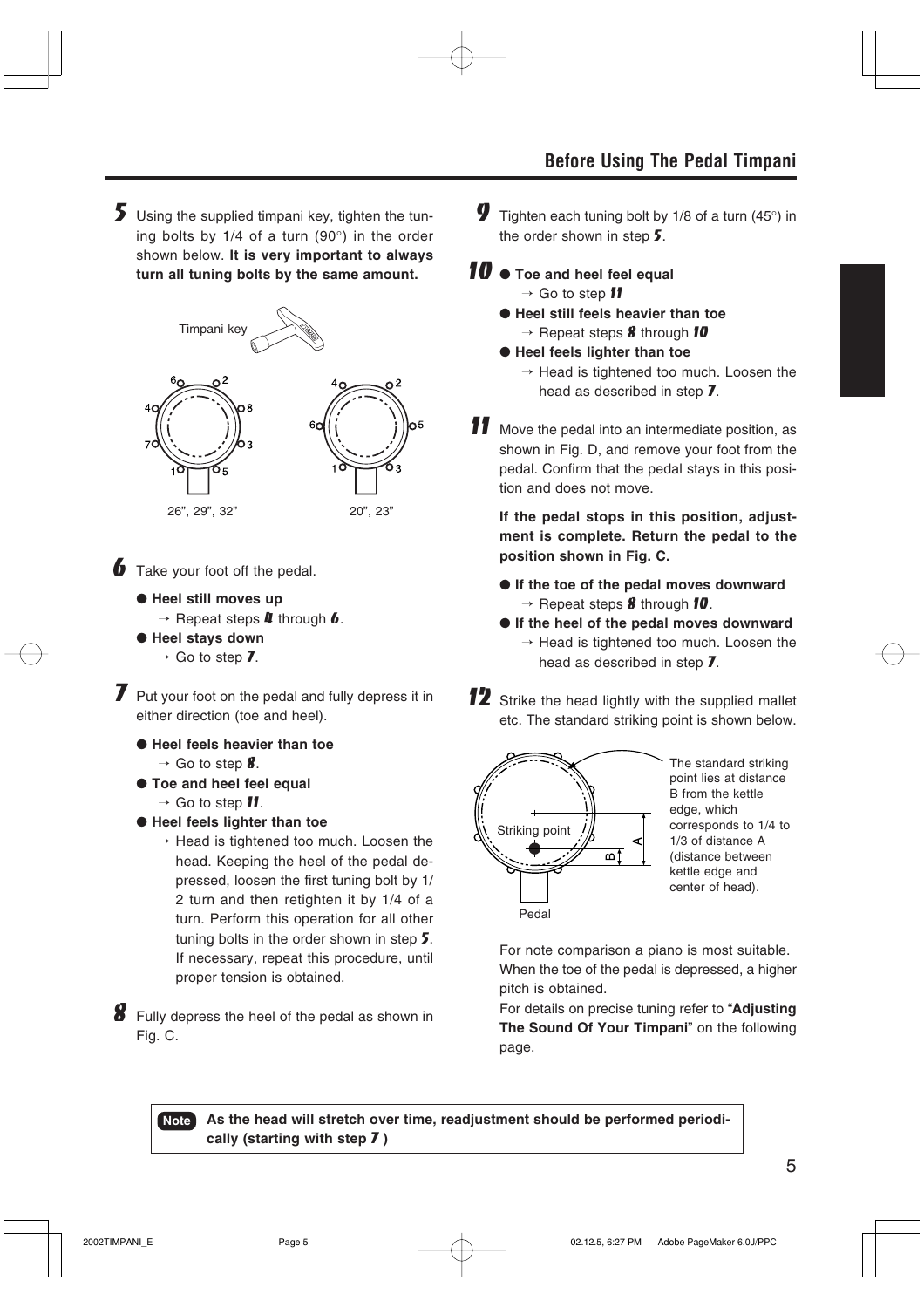# **Adjusting The Sound Of Your Timpani**

When using the pedal timpani for the first time after unpacking, make sure to set it up according to the instructions of section "**Before Using The Pedal Timpani**" on pages 4 and 5.

### z **Head Tuning\* (\* Adjusting the head tension to a specific note)**

**1** Tuning is performed for the lowest sound (note) of the timpani.

For this reason, the heel of the pedal must stay fully lowered during the tuning procedure.

The proper lowest note (and tonal range) depends on the size of your timpani. For example, as shown in the figure below, the lowest sound of a 26" timpani should be tuned to A. When tuned properly, your Yamaha timpani will give you its full tonal range without being overtensioned.

#### ■ Standard Tonal Ranges for Yamaha Timpani



2 Strike the head and check the sound. The standard striking point is shown below.



The standard striking point lies at distance B from the kettle edge, which corresponds to 1/4 to 1/3 of distance A (distance between kettle edge and center of head).

#### ● Sound lower than tuning note  $\rightarrow$  Go to step 3.

- 
- ● **Sound higher than tuning note**
	- $\rightarrow$  Loosen tuning bolts by an equal amount in the order shown in the figure of step 5 on page 5.

When loosening the tuning bolts, always loosen them by double the desired amount, and then return (retighten) them by half. When the sound lies within 1 halftone below the desired pitch after loosening the tuning bolts (repeatedly, if necessary), proceed with step 3.

- 3 Lightly strike the head with the mallet about 2 inch (5 cm) from the kettle edge at each tuning bolt. Check at which tuning bolt the sound is highest.
	- **Pitch of highest sound higher than tuning note**
		- $\rightarrow$  Loosen the corresponding tuning bolt by about 1/16 to 1/8 of a turn. First loosen the bolt by double the desired amount, and then return (retighten) it by half. After loosening the tuning bolt, repeat from the beginning of step 3.
	- **Pitch of highest sound lower than tuning note**
		- $\rightarrow$  Go to step  $\mu$ .
- $\boldsymbol{I}$  Tighten the other bolts little by little (by about 1/ 16 to 1/8 of a turn) until the sounds at the corresponding striking points match the pitch of the highest sound. Please note that tightening of one bolt will also raise the pitch at the neighboring and opposite tuning bolts. Thus, after tightening the tuning bolt with the lowest sound, first reconfirm the sound at the other tuning bolts before tightening the tuning bolt with the next lower sound. While alternately tightening the other bolts, do not touch the tuning bolt with the highest sound (reference pitch).
- 5 Loosen all overtightened bolts according to the procedure described in step 3. When the pitch is approximately the same at each bolt, repeatedly depress the toe and heel of the pedal several times.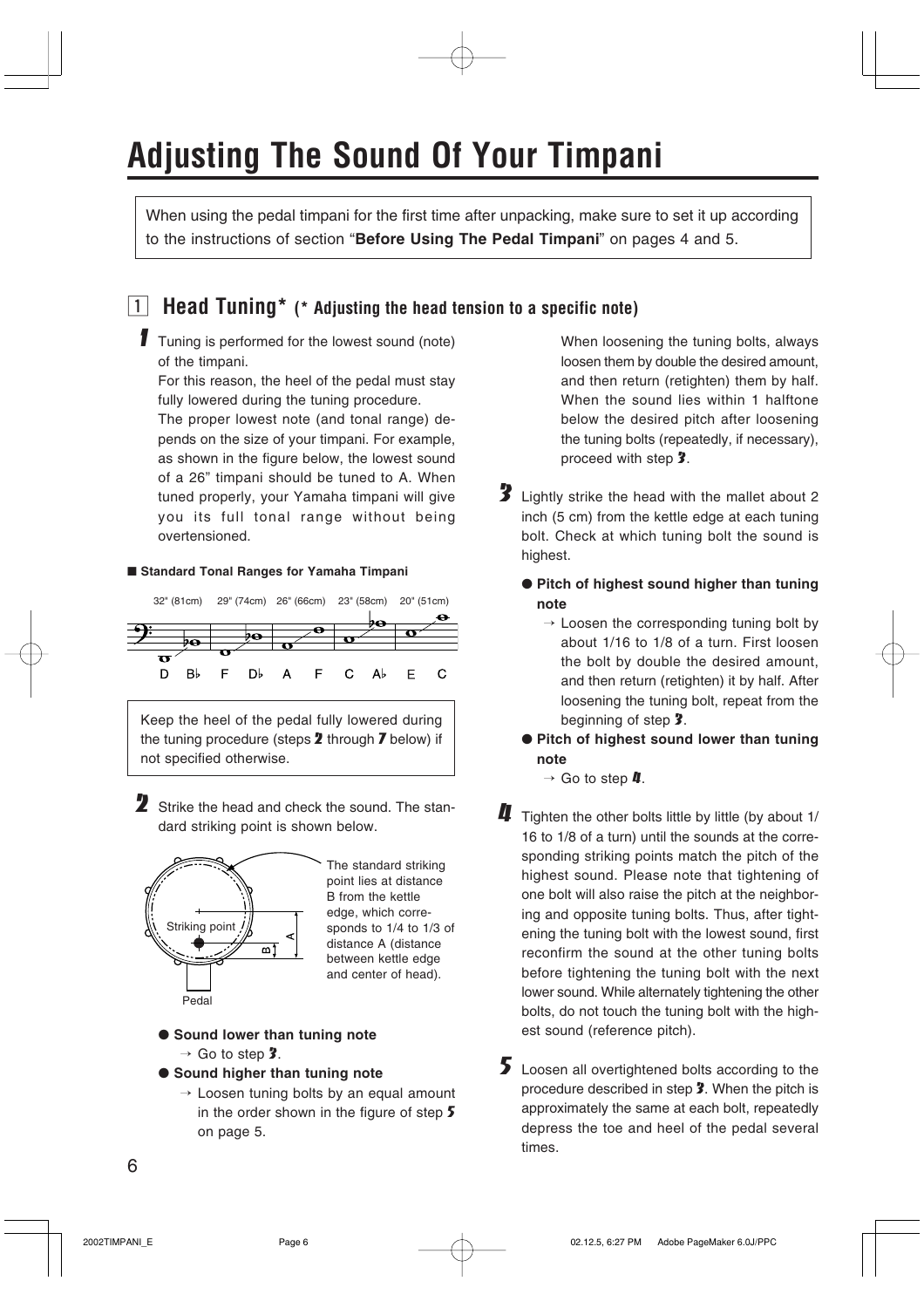- **6** Repeat steps  $\hat{\mathbf{z}}$  through  $\hat{\mathbf{z}}$  until the pitch at each bolt is exactly the same.
- **7** Check the sound by striking the head as described in step 2.
	- **Sound lower than tuning note**
		- $\rightarrow$  Tune the instrument by tightening all tuning bolts by an equal amount (max. 1/16 of a turn).
	- **Sound higher than tuning note**
		- $\rightarrow$  Tune the instrument by loosening all tuning bolts by an equal amount (max. 1/16 of a turn) according to the procedure described in step 3.

8 Operate the pedal as described in step 5. If the pitch does not change, the instrument is tuned properly.

(If the pitch changes, repeat from step  $\overline{J}$ .)

The instrument is now tuned to the lowest sound (note) of its tonal range. Depress the toe of the pedal to change to a higher pitch (note).

**9** After tuning, perform 2 **Pedal Adjustment** and then 3 Tuning Indicator Adjustment.

## **2** Pedal Adjustment

After depressing the toe and heel of the pedal, turn the spring tension adjustment bolt as described below.

- **Heel moves up when releasing the foot from the pedal after depressing the heel, or heel feels heavier than toe**
	- $\rightarrow$  Turn the spring tension adjustment bolt to the left (counterclockwise)
- **Toe moves up when releasing the foot from the pedal after depressing the toe, or toe feels heavier than heel**
	- $\rightarrow$  Turn the spring tension adjustment bolt to the right (clockwise)

Turning the spring tension adjustment bolt is performed using the timpani key. Do not turn by too many full rotations at once, but re-check the adjustment state every 2 turns by depressing the toe and heel of the pedal.

**Note Do not loosen the spring tension adjustment bolt by more 3 rotations at a time, as the toe of the pedal tends to drop abruptly after a specific point.**

**Caution Never put your hands etc. under the pedal.**



#### ● **Pedal balance spring mechanism**

Your Yamaha pedal timpani is equipped with a unique pedal balance spring mechanism (a coil spring counteracting the tension of the head) which allows you to freely change the pitch (note) of the instrument at an instant. When the pedals are moved, the pitch of the head will change, and the balance spring ensures that the pedal angle (pitch) will not change when you remove your foot from the pedal.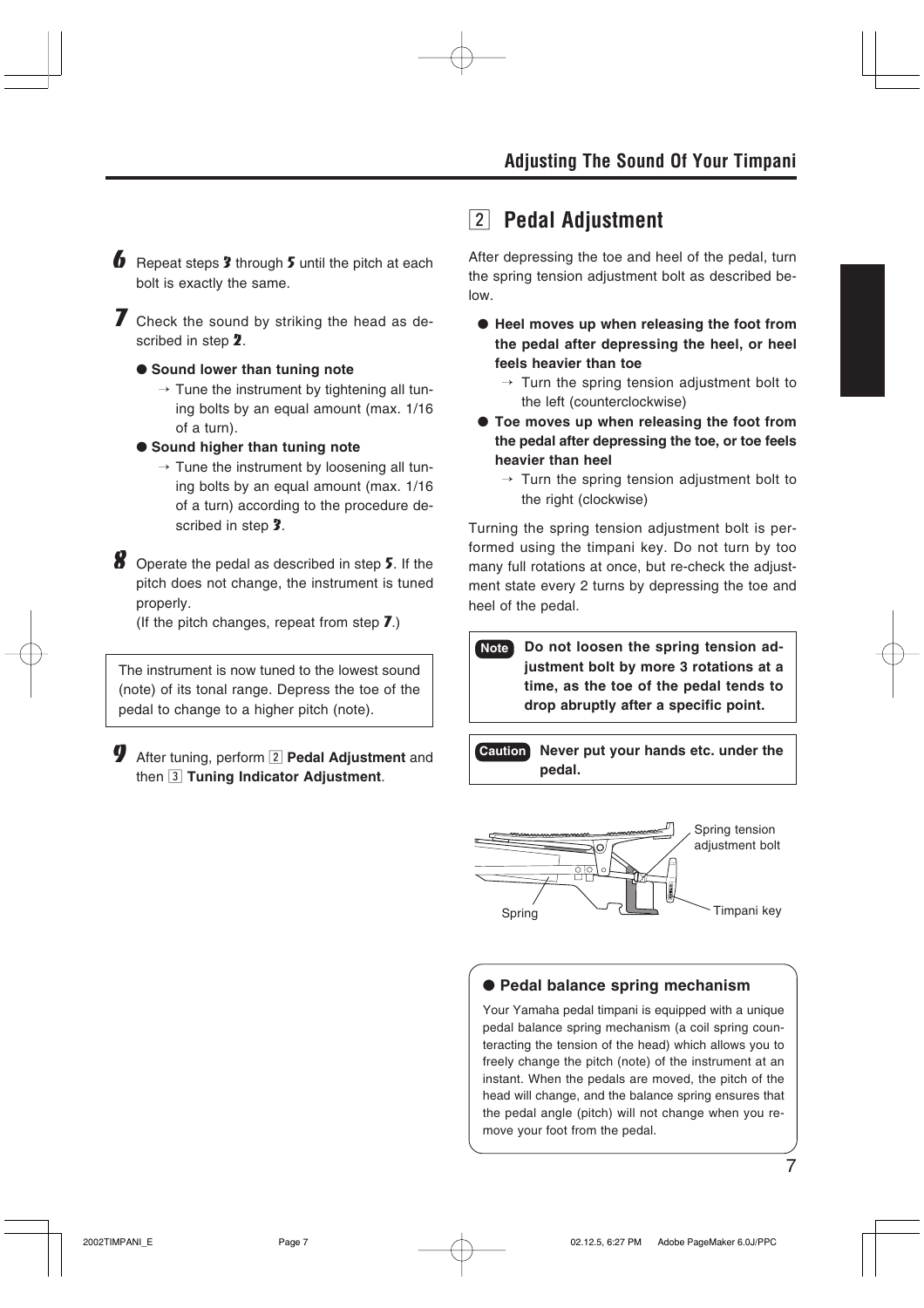## **3** Tuning Indicator Adjustment

The tuning indicator shows to which note the pedal is set. After tuning the instrument, you must set each note of the indicator to its proper position.

- 1 After you have tuned your timpani to the lowest note of its tonal range, make sure that the pointer is located within 10 mm from the pedal-side end of the indicator rail.
	- \* If not, adjust referring to "**Adjusting the Pointer Position**".
- 2 Slide the lowest note of the indicator ("A" in case of a 26" timpani — see "**Standard Tonal Ranges for Yamaha Timpani**" on page 6) to the position where its center line coincides with the pointer.
- 3 Tune the instrument to the next higher pitch (note) by moving the pedal, and then slide the corresponding note on the rail to the respective pointer position. Repeat for each note.
- The tuning indicator can be set to a desired angle by loosening the indicator mounting screw using a Phillips screwdriver.

### ● Adjusting the Pointer Position

First loosen the pointer lock nut and then turn the adjuster as follows:

- **Pointer is located beyond the lower rail end when heel of pedal is lowered fully (lowest note)**
	- $\rightarrow$  Turn the adjuster to the left (counterclockwise) until the pointer is aligned with the lowest note of the indicator.
- **Pointer moves beyond the upper rail end before toe of pedal reaches end of stroke, or**

**Pointer does not reach lower rail end when heel of pedal is lowered fully (lowest sound)**

 $\rightarrow$  Turn the adjuster to the right (clockwise) to correct the pointer position as required.

After adjustment, securely tighten the pointer lock nut.



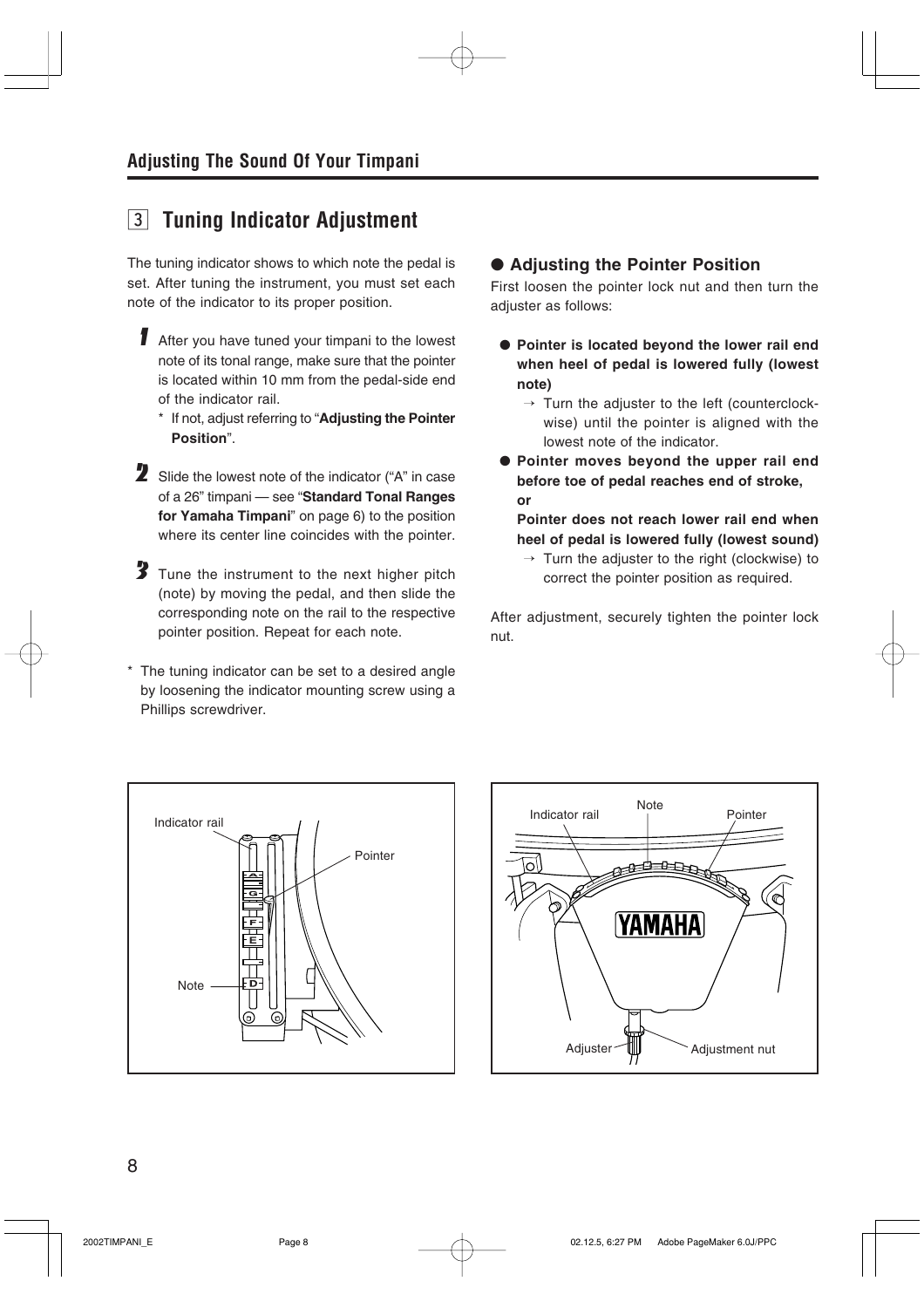## ■ Pedal Adjustment Clutch

Using the PAC, you can adjust the rotational torque of the pedal to a comfortable pedal force without degrading the smooth pedal action. In addition, the PAC is useful in preventing undesirable happenings such as slight movement of the pedal when the head is struck strongly causing a small change in pitch.



The PAC (Pedal Adjustment Clutch) is an original Yamaha mechanism that enables you to adjust the pedal's rotational torque (the force required to move the pedal) by altering the amount of friction within the pedal balance spring mechanism.

### ● **PAC Adjustment**

Use the timpani key to turn the PAC adjustment bolt as follows:

Turn the PAC adjustment bolt to the right (clockwise) to tighten the pedal movement.

To return the tightened pedal movement to the initial rotational torque setting, turn the PAC adjustment bolt to the left (counterclockwise).

- \* Be sure to turn the timpani key using one hand only.
- \* Do not use both hands or an additional tool.

**The TP-50xx (H/G) / TP-70xx (H) series use a wing bolt on the PAC adjustment system.**

### **Note on PAC Usage**

• The pedal cannot be locked with the PAC, even at its tightest position.

(Do not try to use the PAC for locking the pedal, for example to prevent the toe of the pedal from jumping up when the head is removed.)

• The PAC adjustment bolt has limit positions in both turning directions. If the bolt is hard to turn, do not force to overtighten it because this may cause damage to the mechanism.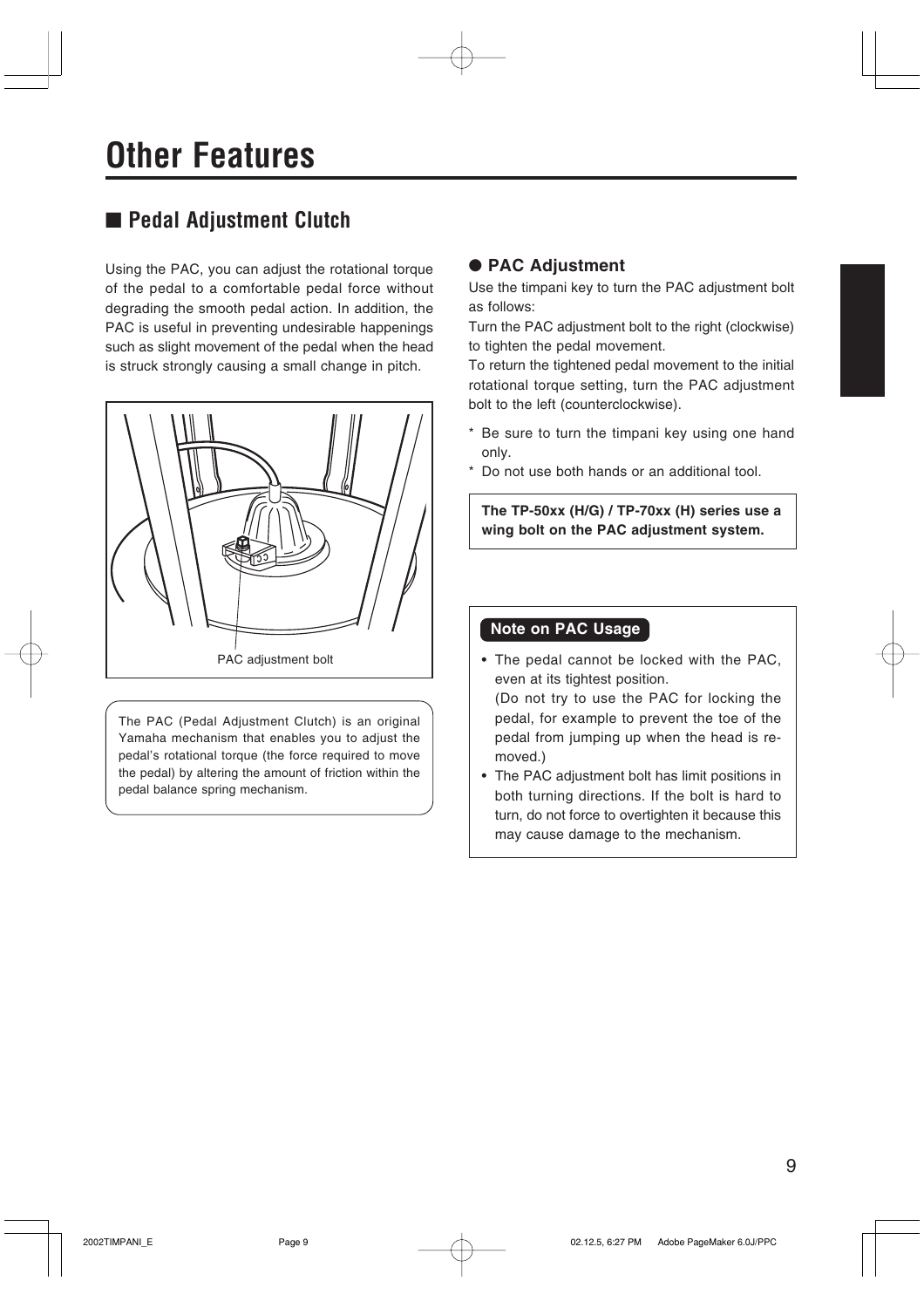# **Moving And Setup Your Timpani**

The timpani can easily be moved when the third wheel is attached to the pedal section as shown on the right. Attaching and removing the third wheel can be performed easily.

To move the timpani on a flat surface, **make sure to hold it by the frame section on the pedal side and push it in the direction opposite the pedal** (see illustration below).

Never hold the instrument by the counter hoop, as this may result in a deformation of the head or the counter hoop.

On gravel and stairways the instrument should not pushed on its casters. Instead, to prevent damage, it should be lifted by its frame and carried by at least two persons.



After setting up the timpani, lock the other two casters to stabilize the instrument during performance. Also, the pedal wheel should be removed for performance. If it is left attached, it may be the cause of noise and will also result in different head angles when several timpani of different size are used.

### ● **Attaching and Removing the Third Wheel**



- 1) Hook the mounting plate of the wheel onto the base end, and, while pushing both ends of the locking shaft in the direction of the timpani, push the wheel up in the direction of the arrow, engaging the locking shaft into the groove of the base.
- 2) To remove, disengage the locking shaft by fully pushing both ends in the direction of the timpani, and pull the wheel down.



To stabilize the timpani, push down the "ON" side of the caster lock.

### **Using the Third Wheel (TP-70xx Series)**

The third wheel can be easily moved in or out of position with a single motion. To use the third wheel, lean the tympani slightly forward to lift the pedal off the ground then use your foot to manipulate the wheel into the desired position.